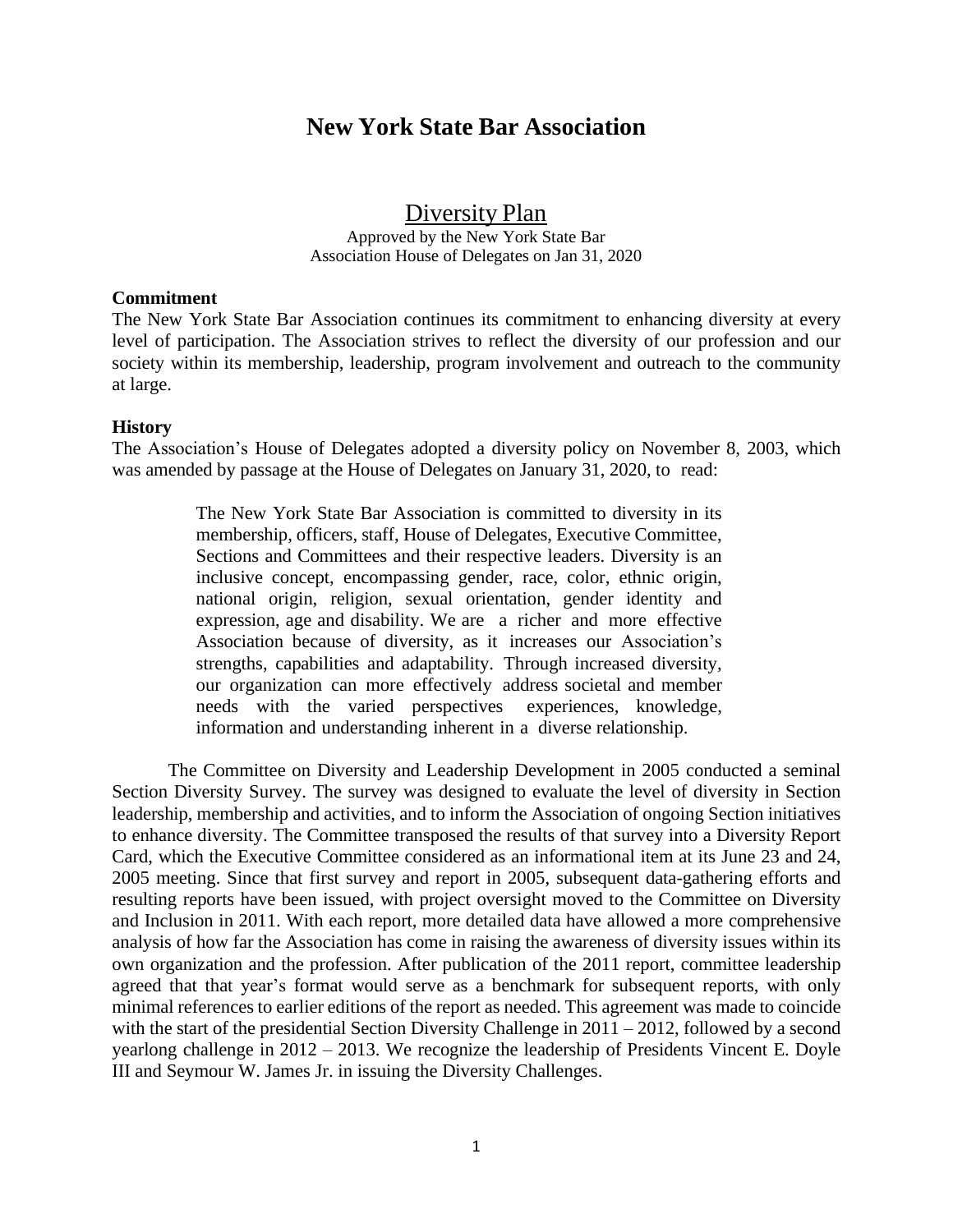The summary below provides a brief history of the Diversity Report Card's development and its expanding scope – it initially covered only Sections but now includes NYSBA executive voluntary leadership, including governance and its Nominating Committee. The report continues to highlight the need for raising the level of diversity awareness within the profession and increase opportunities for attorneys to serve in leadership positions.

2005 (First Edition) Diversity data reported gender, ethnicity/race and disability status. Nearly half of all Sections appointed a diversity chair and/or formed a diversity committee and developed a diversity plan.

2007 (Second Edition) The report was circulated at the Section Leaders Conference to foster increased diversity awareness. It was also posted on the Association's Web site and the report narrative published in the *State Bar News*. The report recommended developing a strategic plan, with the aid of the Association's Office of Bar Services, to encourage collaboration between Sections and minority bar associations as a way to enhance Section diversity; and convening a joint conference of all Section diversity committees and/or leaders for the purpose of fostering collaboration among the Sections themselves.

2009 (Third Edition) Sexual orientation status was added to diversity data reporting. The report recommended collecting diversity data from Section publications editors, CLE program chairs and faculty, with plans to promote increased self-reporting from Section members. It also requested additional administrative staff support (in the form of an intern or law student).

2011 (Fourth Edition) Diversity data on House of Delegates and membership of NYSBA's Executive and Nomination Committee added. The report recommended the Association promote enhanced communications and relationship building with its members and Section leaders and governance leaders regarding the importance of accurate self-reporting for purposes of collecting diversity data.

2013 (Fifth Edition) Diversity data in NYSBA governance, broken down by Judicial District, added.

2015 (Sixth Edition) Age data of overall Association membership added.

2017 (Seventh Edition) The report spotlights eight Sections of the Association in order to highlight improvements and provide specific recommendations.

To date, some but not all, of the recommendations presented within the reports have been carried out. For example, expanding coverage of diversity data to governance groups and continued self‐reporting of diversity status has taken place. However, significant resistance to diversity data collectibles continues. Fully one third of the Association 's House of Delegates fails to provide their data; 54 % of all NYSBA members decline to answer all demographic questions. The survey is being updated to make it easier to answer all questions, but we need to encourage response and timely data analysis and visualization.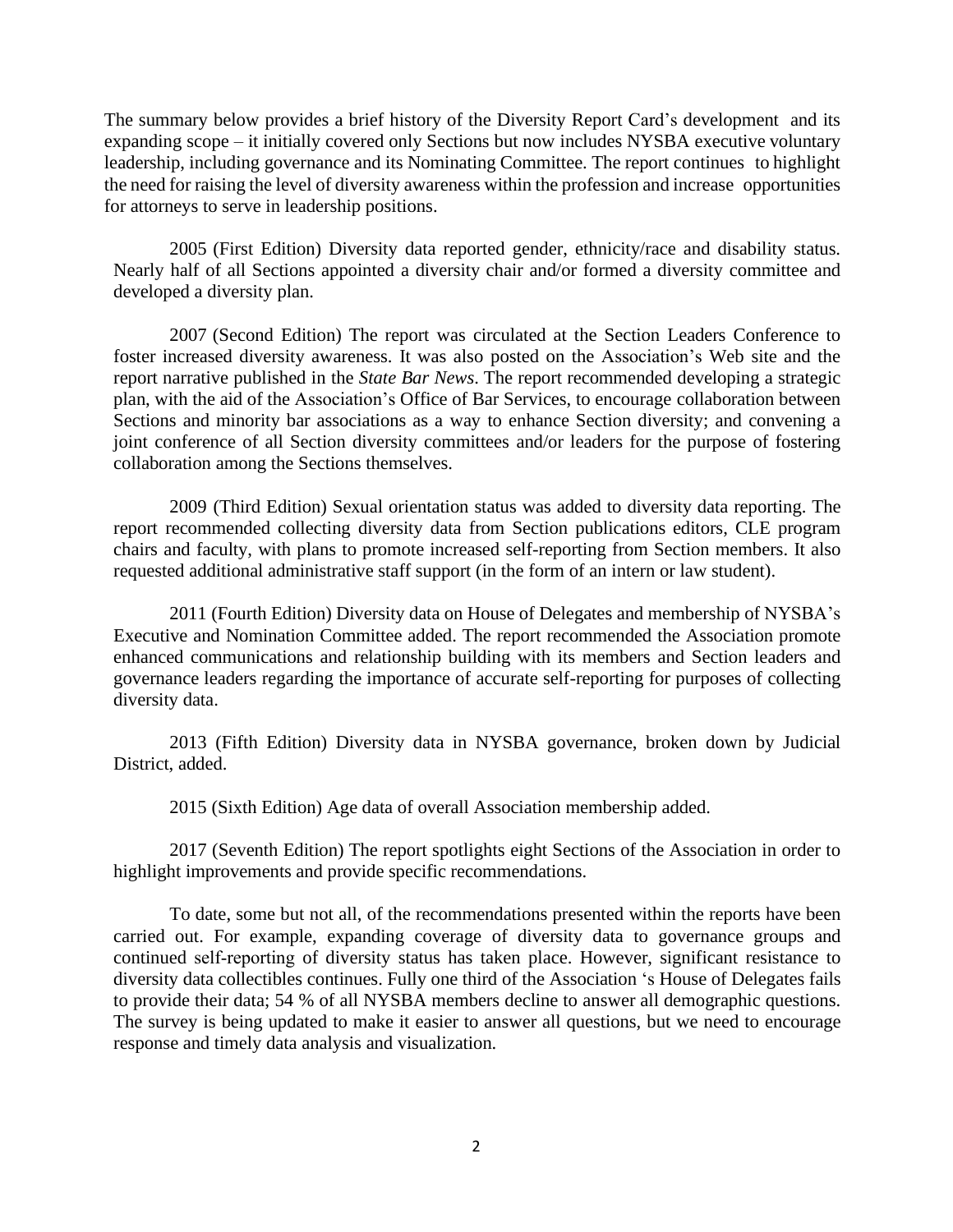## **Purpose and Goals**

## *Purpose*

For the purposes of the Diversity Plan (the "Plan"), the term "diversity" generally represents both diversity and inclusion. Diversity often pertains to the numbers – ensuring sufficient numbers of targeted populations are represented. Inclusion addresses how well the diverse individuals are included in all aspects of the organization. Diversity is often associated with recruitment; inclusion plays a pivotal role in retention. As such, this Plan is designed to achieve not just diversity – the presence of lawyers and law students from all backgrounds – but inclusion as well – their full and equal participation in the Association.

## *Goals*

The Plan will promote and advance the full and equal participation of attorneys of color and other diverse attorneys (including diversity based on gender, race, color, ethnic origin, national origin, religion, sexual orientation, gender identity and expression, age and disability) in the New York State Bar Association and in all sectors and at every level of the legal profession through research, education, fostering involvement and leadership development in NYSBA and other professional activities, and to promote knowledge of and respect for the profession in communities that historically have been excluded from the practice of law. The Committee shall also foster the development of, monitor progress of and report on diversity initiatives of the Association, as well as partner with the Sections to continue to pursue enhanced diversity and inclusion in the Association, including among the leadership of the Association.

The Diversity Plan sets forth numerous objectives and broad goals. In addition, certain implementation recommendations are set forth as specific actions the New York State Bar Association is urged to undertake in the immediate future.

- A. Require wide dissemination of the Diversity Plan within the New York State Bar Association, and public availability of the Diversity Plan, including:
	- 1. Membership-wide dissemination of the Diversity Plan after adoption, with a cover letter or email from the NYSBA President.
	- 2. Continuous availability of the Diversity Plan through pertinent pages on the NYSBA website.
	- 3. Distribution of the Diversity Plan, or emailing a link to the Diversity Plan, to all new NYSBA members.
	- 4. Reference to the Diversity Plan in member solicitation materials.
	- 5. Ensuring accessibility of the Diversity Plan to members with visual or other disabilities.
- B. Promote and track diversity within the NYSBA's leadership, including:
	- 1. The Association's Officers (President, President-Elect, etc.);
	- 2. Executive Committee;
	- 3. Standing Committees, Administrative Committees, Special Committees, Task Forces, Commissions, and other presidentially appointed positions;
	- 4. House of Delegates;
	- 5. Practice Sections, including top leaders, their executive committees and committee chairs;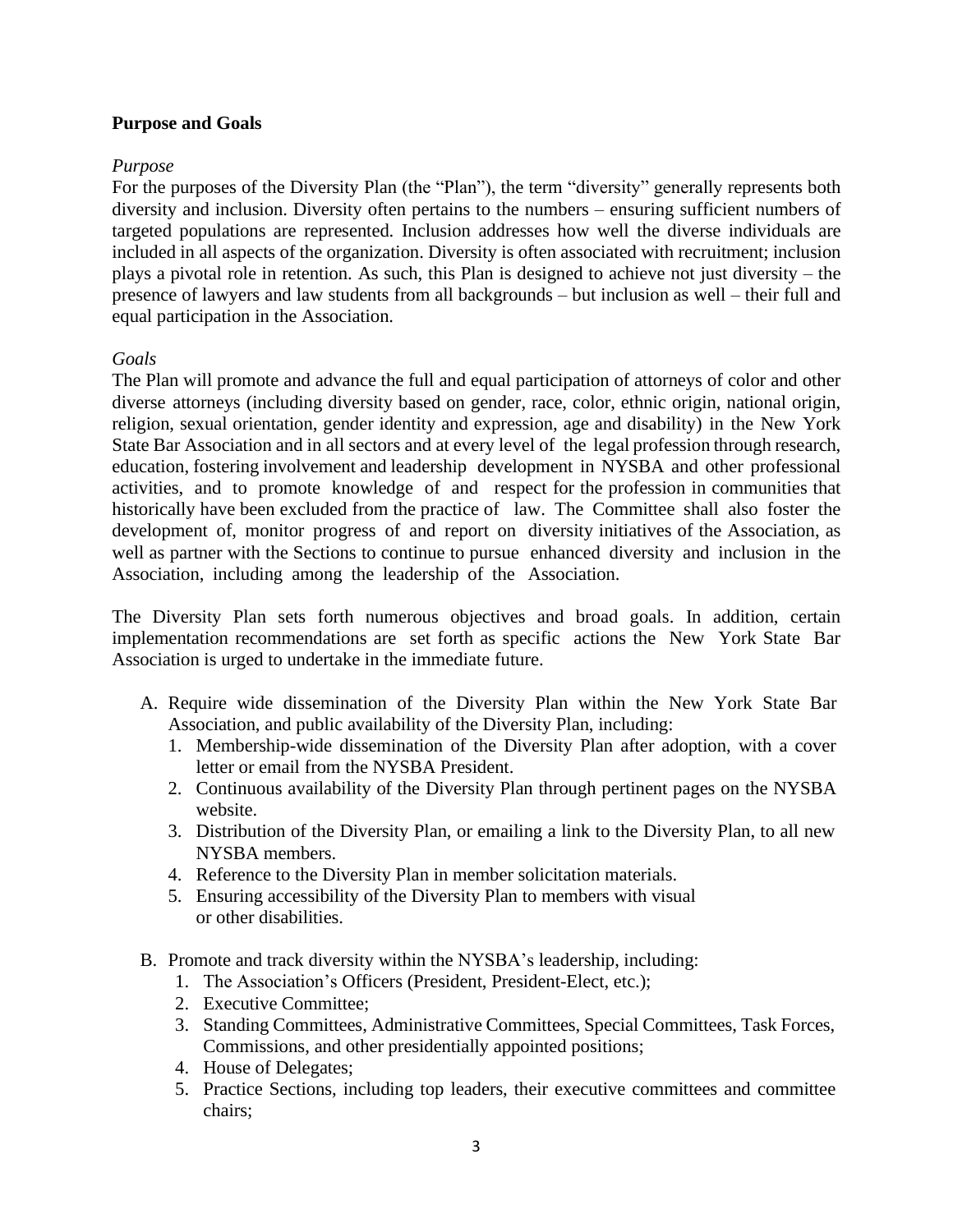- 6. Special emphasis on diversity among the Nominating Committee membership (see item "C" below).
- C. Promote and track diversity in the NYSBA's leadership nominations and leadership development processes.
	- 1. Require diversity as an emphasis in all leadership nominations processes, including diversity among the decision-makers on the Nominating Committee.
	- 2. Require diversity as an emphasis in the Presidential appointments process, including diversity among the appointments committee members (such diversity to be measured, at least in part, by consideration of data that indicates the diversity of Association membership).
	- 3. Urge Sections to emphasize diversity in leadership training and development programs.
	- 4. Build diversity-related sessions into the annual Section Leaders Conference and all leadership training efforts.
- D. Urge adoption by all entities within the NYSBA of entity-specific diversity plans that are consistent with the objectives of this Diversity Plan, or their review and appropriate modification of existing diversity plans.
	- 1. Strongly encourage periodic review and updating of entity diversity plans.
	- 2. Recommend designation of an officer or other entity leader with responsibility for ensuring implementation of diversity plans.
	- 3. Advocate wide dissemination of entity diversity plans, as with the NYSBA Diversity Plan.
	- 4. Urge the compiling of uniform statistics and information on diversity participation by each entity and member. Association leadership shall encourage each leader and member to update their demographics here: https://members.nysba.org/MyNYSBA/Profile/Profile.aspx?ProfileCCO=6#/Profil eCCO.
- E. Promote diversity in NYSBA membership. Marketing and membership solicitation materials should be welcoming to diverse populations, including showing adequate representation of diverse populations in such materials
	- 1. The NYSBA should compile and disseminate uniform statistics and other information on lawyers and law students – both NYSBA members and non-members – for each of the major diversity categories and target non-NYSBA members for membership solicitations. The membership committee shall consider introductory joint memberships with diverse specialty associations.
	- 2. With assistance from the Association's Office of Bar Services, NYSBA entities are urged to engage in active marketing, recruitment and outreach efforts to affinity bars and other professional organizations, legal communities, and law schools to promote diversity.
	- 3. NYSBA entities shall have liaison relationships with the diversity-focused entities of the Association (such as the Standing Committee on Diversity and Inclusion) and appoint persons who will be active liaisons.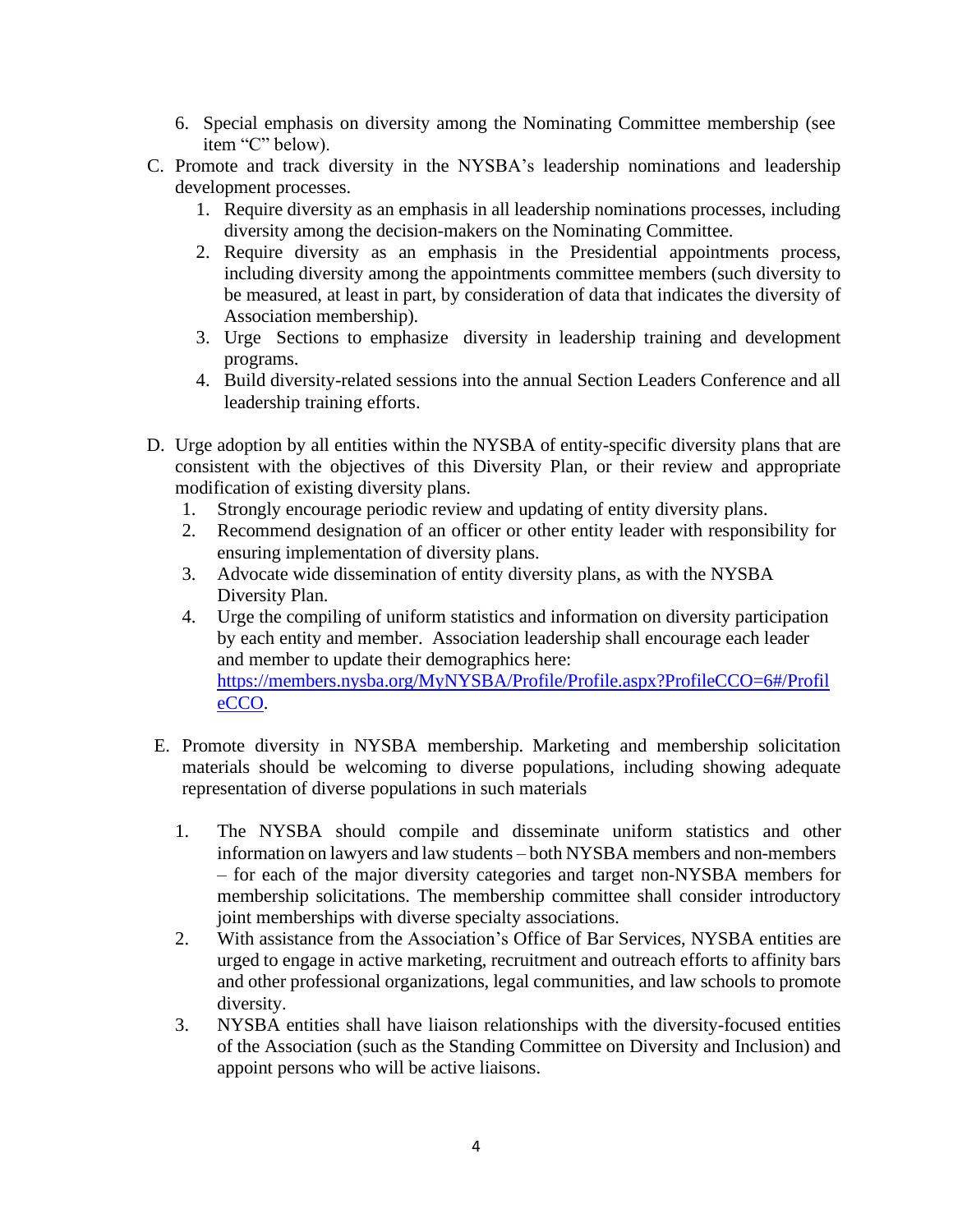- F. Promote diversity in CLE and other programming, both live and virtual.
	- 1. Implement strategic actions to improve diversity among program chairs, speakers, moderators, and attendees.
	- 2. Ensure program content appeals to diverse communities, consistent with the sponsoring entities' subject matter specialties, if any.
	- 3. Urge NYSBA entities to explore partnering or co-sponsoring opportunities with affinity bars and other organizations that can contribute to diversity.
	- 4. Ensure program venues and materials are accessible to participants with disabilities.
	- 5. Urge NYSBA entities to use program locations and venues, as well as social media, to enhance opportunities for participation by diverse lawyers and law students (e.g., locations that may minimize cost barriers; venues that may increase diverse community participation, like law schools with a diverse student body, affinity bar association locations; and social networking sites that may increase marketing efforts to diverse communities).
- G. Promote diversity in NYSBA publications (hard copy and electronic).
	- 1. Implement strategic actions to increase diversity in NYSBA members responsible for editorial policy and content of publications.
	- 2. Ensure content of publications appeals to diverse communities, consistent with the sponsoring entities' subject matter specialties, if any.
	- 3. Ensure content of publications is accessible to persons with disabilities.
- H. Promote diversity in NYSBA entities' "marquee" events (e.g., annual awards dinners, luncheons, receptions), including diversity of:
	- 1. Speakers,
	- 2. Award recipients,
	- 3. Planning and award nominations committees.
	- 4. Report in Section and Committee success in diversity of speakers annually to the Executive Committee.
- I. Enhance the current tracking and reporting of progress in diversity efforts, including:
	- 1. Enhanced and accurate reporting of NYSBA diversity members in leadership roles in the biennial Diversity Report Card, which will urge more robust participation and tracking by NYSBA entities; encourage greater promotion of the reporting process by NYSBA leadership and accountability for entities that require significant improvement in their diversity efforts.
	- 2. Ensure widespread dissemination of the biennial Diversity Report Card among NYSBA leadership and throughout NYSBA entities, providing accessible formats for persons with disabilities and through posting on the NYSBA website.
- J. Urge NYSBA entities to develop or enhance mentoring programs that target young lawyers and law students and are designed to advance diversity within the Association.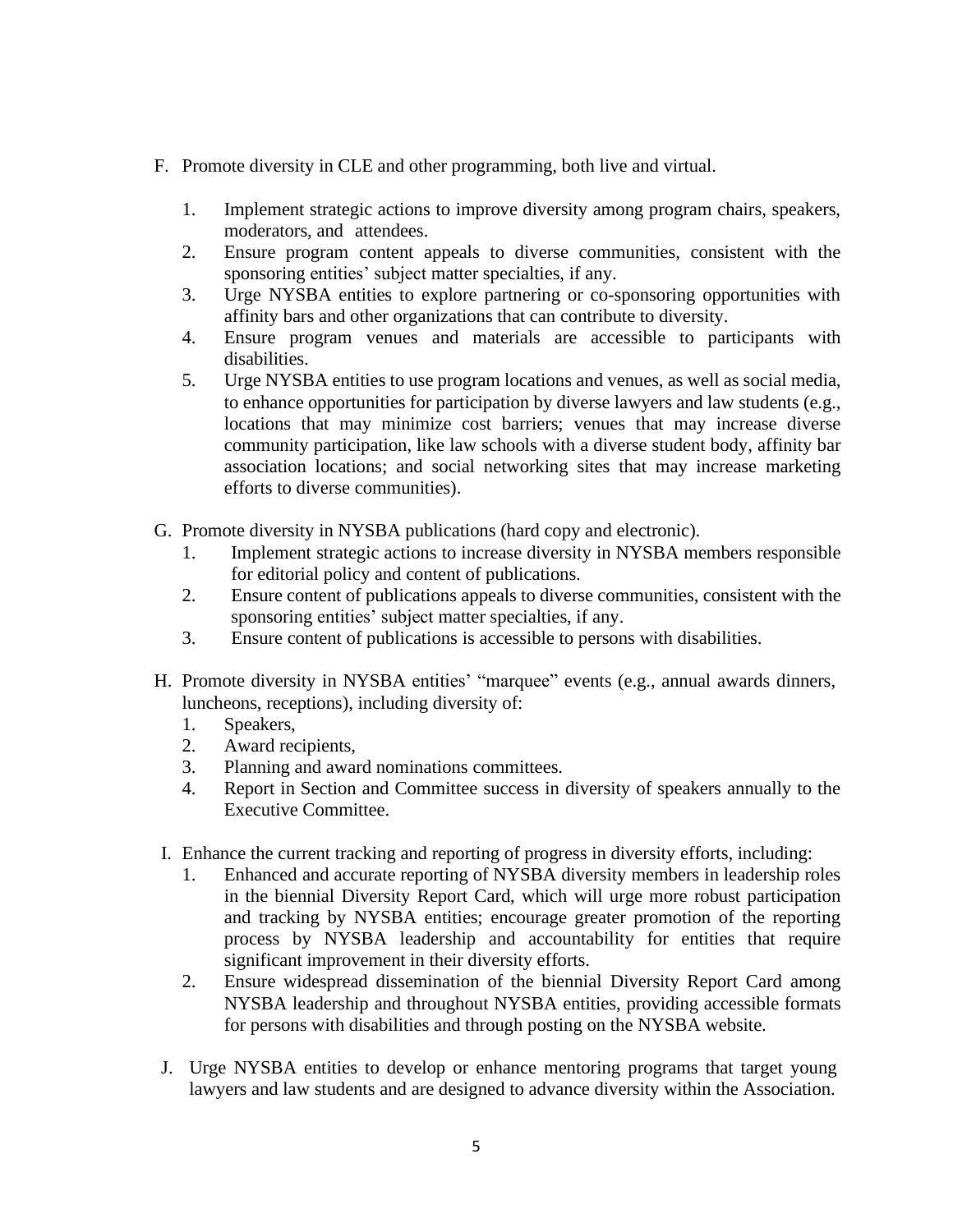- K. Urge NYSBA entities to develop, encourage and participate in "pipeline" events and organizations, designed to introduce young and/or diverse students (other than law students) to the law and increase diversity within the profession.
- L. Promote NYSBA's diversity accomplishments, including the following:
	- 1. Develop and prominently post on the NYSBA website information about successful diversity programs and activities of the Association and its entities.
	- 2. Invest in a regular presence in pertinent legal and diversity publicationsto showcase NYSBA diversity accomplishments.
	- 3. Urge NYSBA members and staff with an expertise in diversity areas to regularly write and speak on behalf of the NYSBA.
- M. Create a Diverse Speakers Bureau/Database, in conjunction with the standing Committee on Diversity and Inclusion.
- N. Follow the Mansfield Rule (see [https://www.diversitylab.com/pilot-projects/mansfield](https://www.diversitylab.com/pilot-projects/mansfield-rule/)[rule/\)](https://www.diversitylab.com/pilot-projects/mansfield-rule/) with respect to leadership positions in all NYSBA entities, e.g. consider at least 50% diversity candidates for all positions, with the goal of ultimately reaching 50% diversity in leadership across the board.